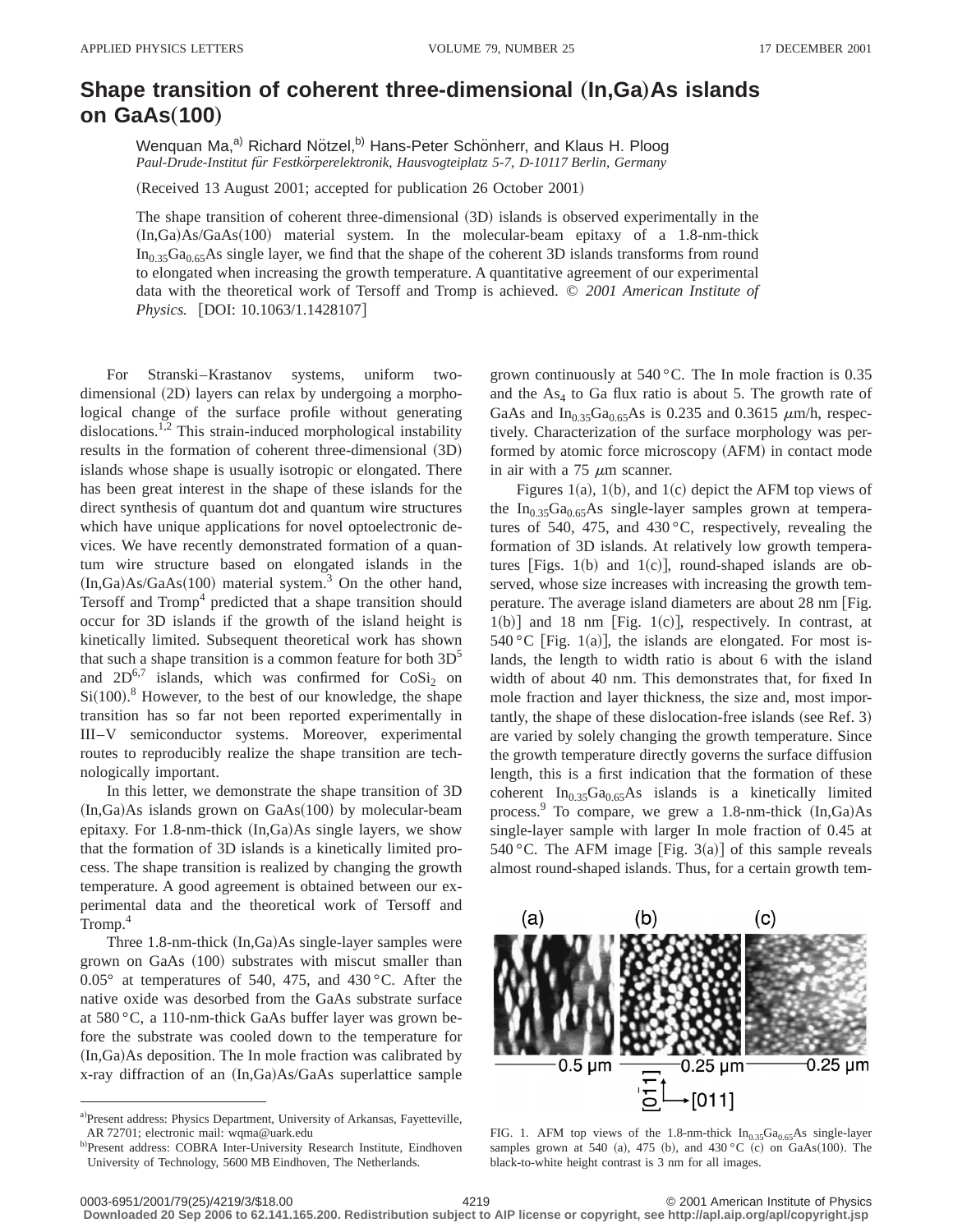

FIG. 2. RHEED intensity during the growth of  $In<sub>0.35</sub>Ga<sub>0.65</sub>As$  on GaAs(100) at substrate temperatures of 540 (a), 475 (b), and 430 °C. (c). The observation is along the  $[011]$  azimuth from a window set at the background. The inset shows the same curves with low magnification.

perature, the shape of the islands is also determined by the In mole fraction with larger In mole fraction (strain) favoring isotropic islands.

The evolution of the  $(In,Ga)As$  layers for the three samples was monitored *in situ* by reflection high-energy electron diffraction (RHEED) with the incident electron beam along [011]. Figures 2(a), 2(b), and 2(c) depict the RHEED intensity taken from a window set in the background during deposition of the  $(In,Ga)As$  layers grown at 540, 475, and 430 °C, respectively, i.e., corresponding to the samples with the surface morphologies shown in Figs.  $1(a)$ ,  $1(b)$ , and  $1(c)$ . The RHEED intensity oscillations in the initial deposition stage reveal layer-by-layer growth until about four (In,Ga)As monolayers. Afterwards, the RHEED intensity oscillations become suppressed due to the onset of 3D island formation confirming the Stranski–Krastanov growth mode. The intensity recorded from the background is dominated by diffuse scattering.<sup>10</sup> Therefore, when the growth mode transforms from 2D to 3D, the background intensity continuously increases and finally stabilizes. The different background intensities for the three samples in the final growth stage shown in the inset of Fig. 2 clearly indicate the different surface morphology and we observe stronger diffuse scattering for larger island size at higher growth temperature. The period of the RHEED intensity oscillations in the initial growth stage confirms that In desorption is negligible for growth temperatures below 540 °C.

It is surprising that we observe 2D growth only for the first four monolayers of the  $1.8$ -nm-thick  $(In,Ga)$ As layer with In mole fraction of only 0.35. However, also this layerby-layer growth is a kinetically limited process.<sup>11</sup> For constant lattice mismatch, the transition thickness from 2D to coherent 3D island formation increases with decreasing growth temperature, i.e., decreasing surface diffusion length. Correspondingly, the growth of a 1.8-nm-thick  $(In,Ga)As$ single layer with the same In composition of 0.35 grown at  $330\degree$ C is found to be 2D-like, as shown in Fig. 3(b).

In the following we describe the shape transition of the  $In<sub>0.35</sub>Ga<sub>0.65</sub>As$  islands within the frame of the theoretical work of Tersoff and Tromp.<sup>4</sup> The island energy per unit volume can be written as

 $\frac{E}{V} = 2\Gamma \left( \frac{1}{s} + \frac{1}{s} \right)$  $\left(\frac{1}{t}\right)$  - 2*ch*  $\left|\frac{1}{s}\right|$  $\frac{1}{s}\ln\left(\frac{s}{\phi h}\right) + \frac{1}{t}$ 



FIG. 3. AFM top views of the 1.8-nm-thick  $(In,Ga)As$  single-layer samples with In mole fraction of 0.45 grown at 540 °C (a), and with In mole fraction of 0.35 grown at 330 °C (b). The black-to-white height contrast for (a) and (b) is 3 and 2 nm, respectively.

where *E* denotes the island energy, *s*, *t*, and *h* the width, length, and height of the island, respectively, and  $V = hst$  the island volume.  $\theta$  is the contact angle;  $\Gamma = \gamma_e \csc \theta - \gamma_s \cot \theta$ with  $\gamma_e$  and  $\gamma_s$  the surface free energy per unit area of the edge facet of the island and of the substrate, respectively. *c*  $= \sigma_b^2 (1 - \nu)/2\pi\mu$ , where  $\nu$  and  $\mu$  are the Poisson ratio and the shear modulus of the substrate.  $\phi = e^{-3/2} \cot \theta$ , and  $\sigma_b$  is the bulk stress of the island. Corresponding to the thermodynamic limit, $12$  minimization of the energy per unit volume *E*/*V* with respect to the island width *s* and length *t* by optimizing the volume of the island results in  $s=t=a_0$  $= e \phi h e^{\Gamma/ch}$ , i.e., square-shaped islands. In contrast, for a kinetically limited process with constant island height *h* which we show to apply for our experimental situation, minimization of the energy per unit volume *E*/*V* with respect to the island shape for fixed island volume gives  $s = t$ , provided the area of the island is smaller than  $ea_0 \times ea_0$ . For larger area, the island becomes elongated. This corresponds to the case where the adatom diffusion length is small enough that migration between islands can be neglected and deposited material only attaches to the nearest island. The island will then grow without bounds and, for a certain island volume, the island shape is determined by Eq.  $(1)$ . Hence, when the island becomes large enough, the optimal trade-off between surface energy and strain energy causes transformation into elongated shape. The solid line in Fig. 4 shows the width and length of the island as a function of its area according to Eq.  $(1)$ . The bifurcation point in Fig. 4 corresponds to the island area of  $(ea_0)^2$  beyond which the island shape becomes elongated.

 $\left(\frac{t}{\phi h}\right)$ , (1) experimental data determined from Fig. 1. Larger islands could not be obtained for the present In mole fraction and Good agreement between the theory and our experimental data is obtained for  $a_0$ =280 Å. For the calculation, the island height *h* of 1.8 nm and the contact angle  $\theta$  of 9.3°, are determined from AFM line scans. The appropriate reference for  $\gamma_s$  for the Stranski–Krastanov growth mode is that of the wetting layer. Thus, we use  $\gamma_e = 57 \text{ meV/A}^2$  and  $\gamma_s$  $=$  57 meV/ $\AA$ <sup>2</sup> (see the following). The elastic moduli of In<sub>0.35</sub>Ga<sub>0.65</sub>As of  $C_{11} = 10.592 \times 10^{11}$  dyn/cm<sup>2</sup> and  $C_{12}$  $=$  5.042 $\times$ 10<sup>11</sup> dyn/cm<sup>2</sup> are obtained by interpolating between the data for GaAs and  $InAs<sup>13</sup>$  according to the In mole fraction. As a result, we get  $\Gamma = 4.63 \text{ meV/A}^2$  and  $a_0$  $=281.4 \text{ Å}$ . The closed circles in Fig. 4 correspond to the

 $V = \begin{bmatrix} s & t \end{bmatrix}$   $\begin{bmatrix} 2 & 0 \ 0 & 0 \end{bmatrix}$   $\begin{bmatrix} 4 & 0 \ 0 & 1 \end{bmatrix}$   $\begin{bmatrix} t & 0 \ 0 & 1 \end{bmatrix}$   $\begin{bmatrix} 1 & 0 \ 0 & 1 \end{bmatrix}$   $\begin{bmatrix} 1 & 0 \ 0 & 1 \end{bmatrix}$  could not be obtained for the present In mole fraction and Downloaded 20